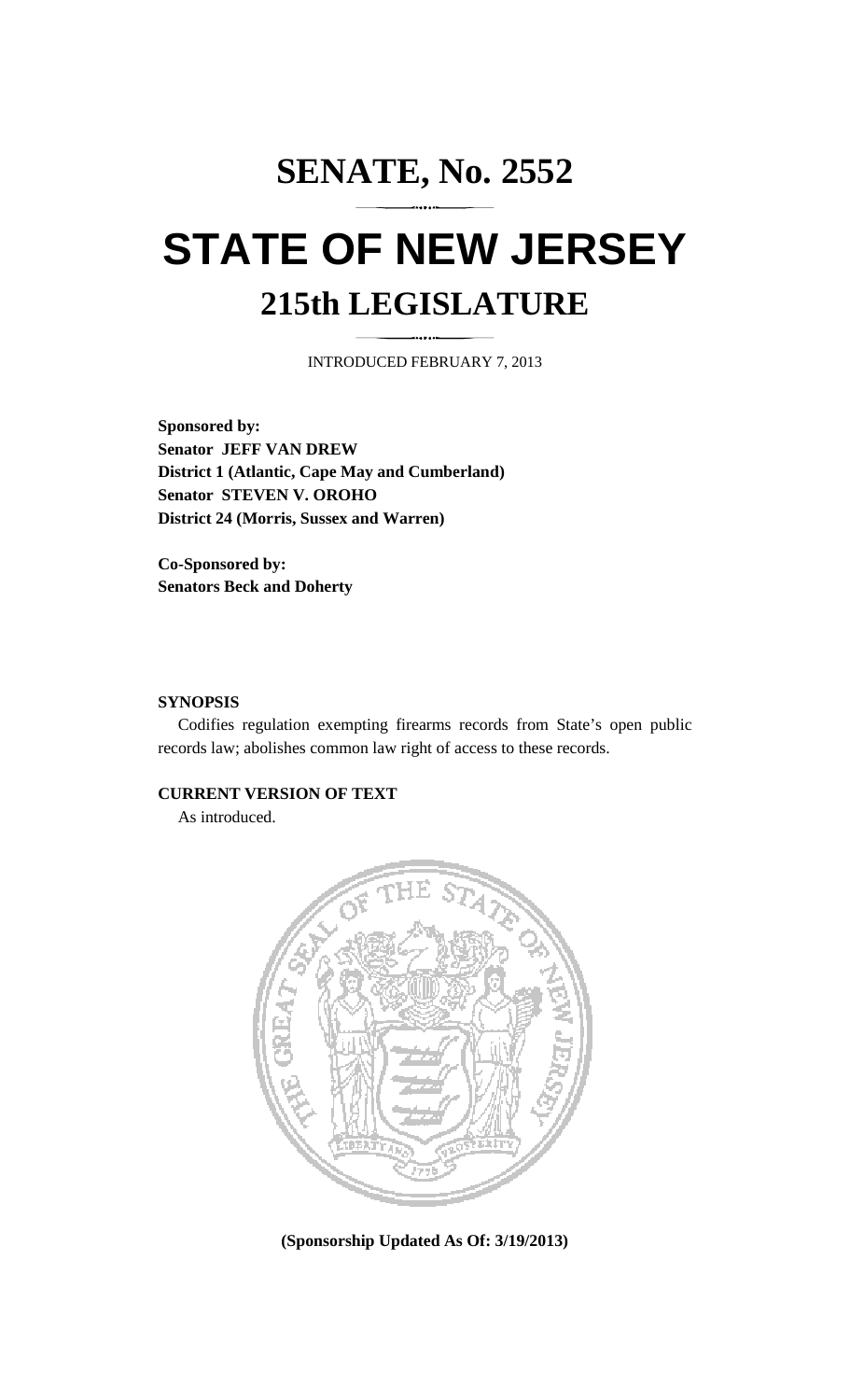2

1 **AN ACT** concerning firearms records and amending P.L.1963, c.73, 2 P.L.1995, c.23, and P.L.2001, c.404. 3 4 **BE IT ENACTED** *by the Senate and General Assembly of the State*  5 *of New Jersey:* 6 7 1. Section 1 of P.L.1963, c.73 (C.47:1A-1) is amended to read 8 as follows: 9 1. The Legislature finds and declares it to be the public policy 10 of this State that: 11 government records shall be readily accessible for inspection, 12 copying, or examination by the citizens of this State, with certain 13 exceptions, for the protection of the public interest, and any 14 limitations on the right of access accorded by P.L.1963, c.73 15 (C.47:1A-1 et seq.) as amended and supplemented, shall be 16 construed in favor of the public's right of access; 17 all government records shall be subject to public access unless 18 exempt from such access by: P.L.1963, c.73 (C.47:1A-1 et seq.) as 19 amended and supplemented; any other statute; resolution of either 20 or both houses of the Legislature; regulation promulgated under the 21 authority of any statute or Executive Order of the Governor; 22 Executive Order of the Governor; Rules of Court; any federal law, 23 federal regulation, or federal order; 24 a public agency has a responsibility and an obligation to 25 safeguard from public access a citizen's personal information with 26 which it has been entrusted when disclosure thereof would violate 27 the citizen's reasonable expectation of privacy and to safeguard 28 from public access information when disclosure thereof would 29 jeopardize personal or public safety; and [nothing contained in] 30 P.L.1963, c.73 (C.47:1A-1 et seq.), as amended and supplemented, 31 shall not be construed as affecting in any way the common law right 32 of access to any record, including but not limited to criminal 33 investigatory records of a law enforcement agency , unless 34 otherwise expressly provided. 35 (cf: P.L.2001, c.404, s.1) 36 37 2. Section 1 of P.L.1995, c.23 (C.47:1A-1.1) is amended to 38 read as follows: 39 1. As used in P.L.1963, c.73 (C.47:1A-1 et seq.) as amended 40 and supplemented: 41 "Biotechnology" means any technique that uses living 42 organisms, or parts of living organisms, to make or modify 43 products, to improve plants or animals, or to develop micro-44 organisms for specific uses; including the industrial use of 45 recombinant DNA, cell fusion, and novel bioprocessing techniques.

 **EXPLANATION – Matter enclosed in bold-faced brackets** [**thus**] **in the above bill is not enacted and is intended to be omitted in the law.** 

**Matter underlined thus is new matter.**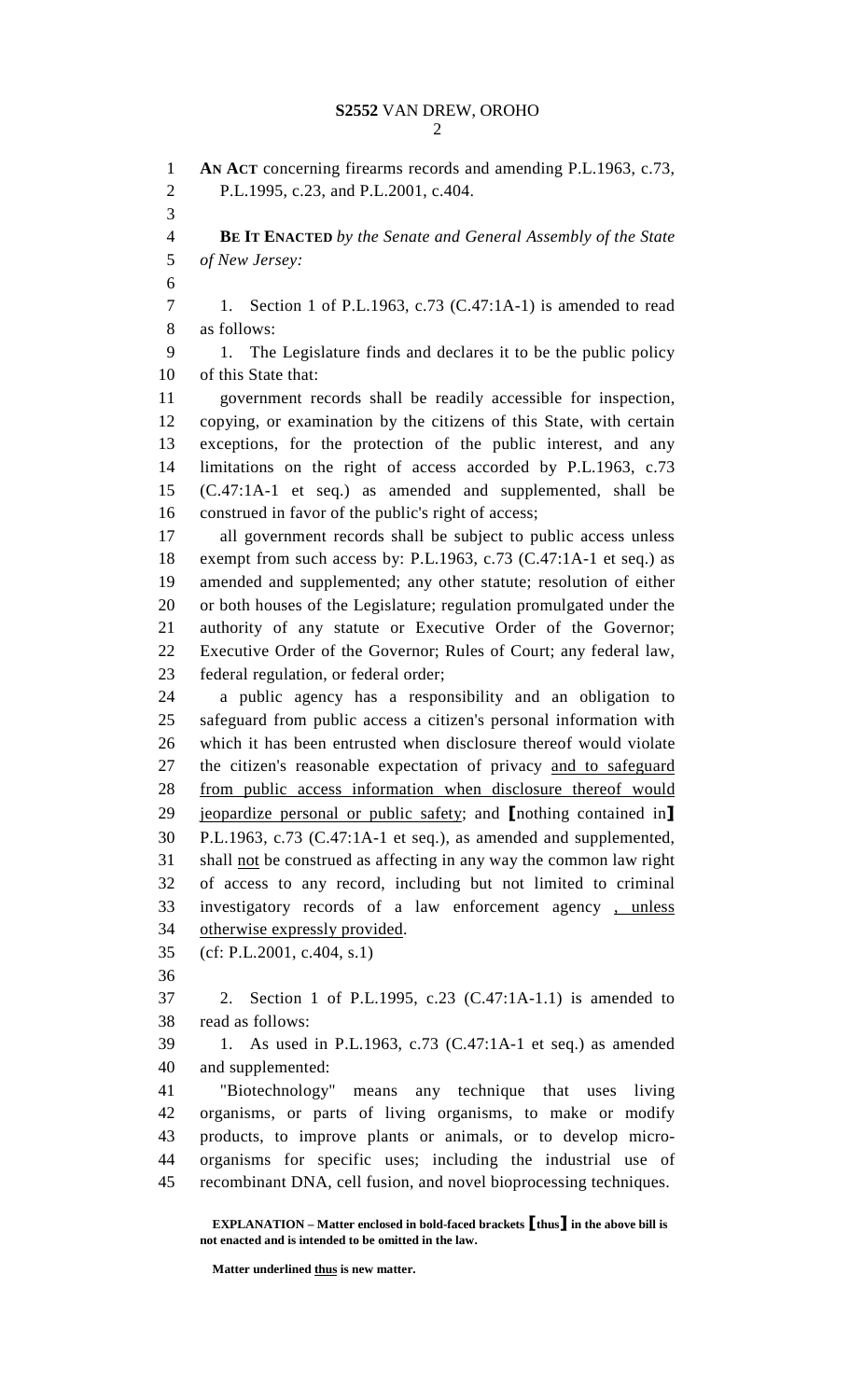1 "Custodian of a government record" or "custodian" means in the 2 case of a municipality, the municipal clerk and in the case of any 3 other public agency, the officer officially designated by formal 4 action of that agency's director or governing body, as the case may 5 be.

6 "Government record" or "record" means any paper, written or 7 printed book, document, drawing, map, plan, photograph, 8 microfilm, data processed or image processed document, 9 information stored or maintained electronically or by sound-10 recording or in a similar device, or any copy thereof, that has been 11 made, maintained or kept on file in the course of his or its official 12 business by any officer, commission, agency or authority of the 13 State or of any political subdivision thereof, including subordinate 14 boards thereof, or that has been received in the course of his or its 15 official business by any such officer, commission, agency, or 16 authority of the State or of any political subdivision thereof, 17 including subordinate boards thereof. The terms shall not include 18 inter-agency or intra-agency advisory, consultative, or deliberative 19 material.

20 A government record shall not include the following information 21 which is deemed to be confidential for the purposes of P.L.1963, 22 c.73 (C.47:1A-1 et seq.) as amended and supplemented:

23 information received by a member of the Legislature from a 24 constituent or information held by a member of the Legislature 25 concerning a constituent, including but not limited to information in 26 written form or contained in any e-mail or computer data base, or in 27 any telephone record whatsoever, unless it is information the 28 constituent is required by law to transmit;

29 any memorandum, correspondence, notes, report or other 30 communication prepared by, or for, the specific use of a member of 31 the Legislature in the course of the member's official duties, except 32 that this provision shall not apply to an otherwise publicly-33 accessible report which is required by law to be submitted to the 34 Legislature or its members;

35 any copy, reproduction or facsimile of any photograph, negative 36 or print, including instant photographs and videotapes of the body, 37 or any portion of the body, of a deceased person, taken by or for the 38 medical examiner at the scene of death or in the course of a post 39 mortem examination or autopsy made by or caused to be made by 40 the medical examiner except:

41 when used in a criminal action or proceeding in this State which 42 relates to the death of that person,

43 for the use as a court of this State permits, by order after good 44 cause has been shown and after written notification of the request 45 for the court order has been served at least five days before the 46 order is made upon the county prosecutor for the county in which 47 the post mortem examination or autopsy occurred,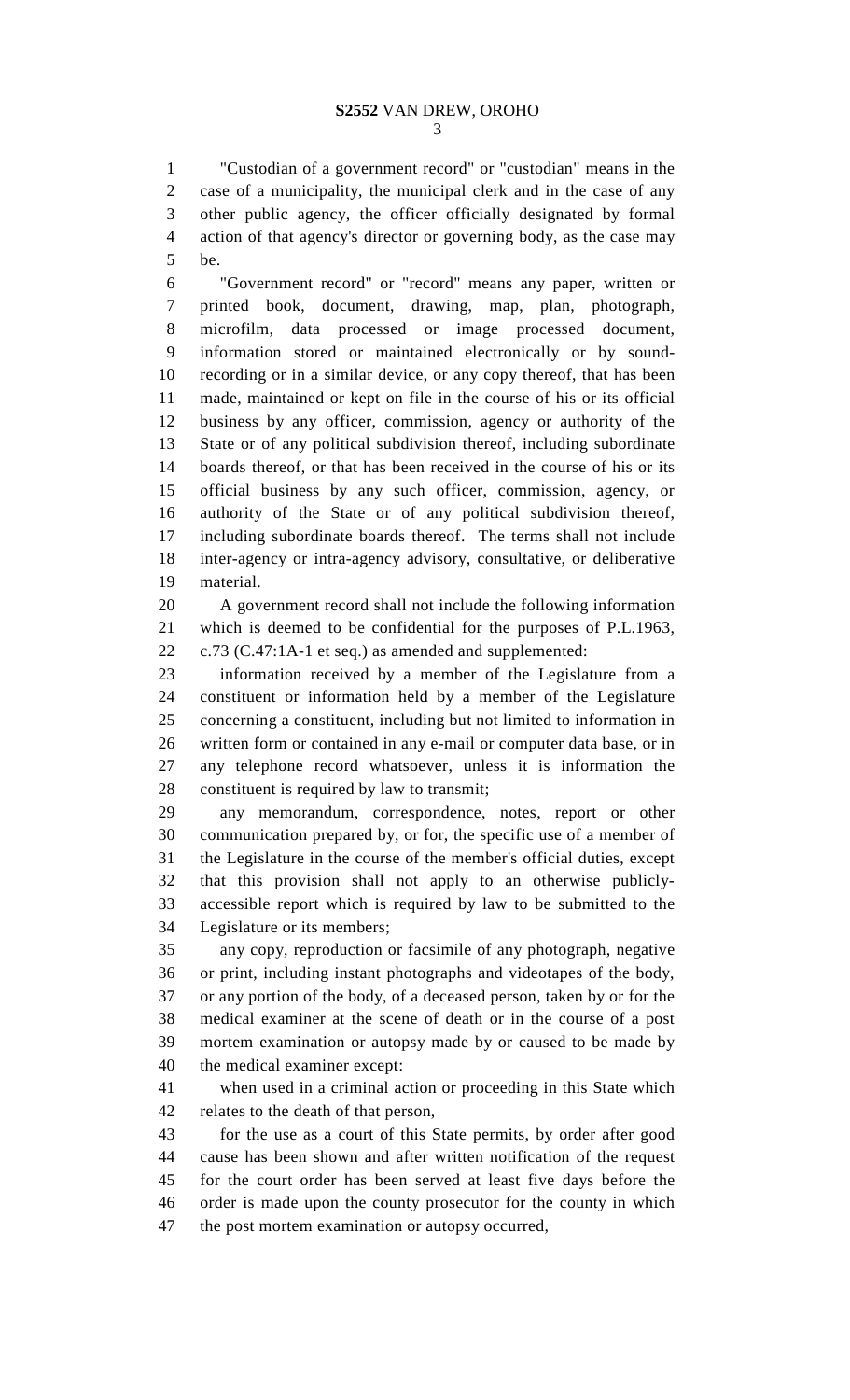1 for use in the field of forensic pathology or for use in medical or 2 scientific education or research, or 3 for use by any law enforcement agency in this State or any other 4 state or federal law enforcement agency; 5 criminal investigatory records; 6 victims' records, except that a victim of a crime shall have access 7 to the victim's own records; 8 personal firearms records, except for use by any person 9 authorized by law to have access to these records or for use by any 10 government agency, including any court or law enforcement 11 agency, for purposes of the administration of justice; 12 trade secrets and proprietary commercial or financial information 13 obtained from any source. For the purposes of this paragraph, trade 14 secrets shall include data processing software obtained by a public 15 body under a licensing agreement which prohibits its disclosure; 16 any record within the attorney-client privilege. This paragraph 17 shall not be construed as exempting from access attorney or 18 consultant bills or invoices except that such bills or invoices may be 19 redacted to remove any information protected by the attorney-client 20 privilege; 21 administrative or technical information regarding computer 22 hardware, software and networks which, if disclosed, would 23 jeopardize computer security; 24 emergency or security information or procedures for any 25 buildings or facility which, if disclosed, would jeopardize security 26 of the building or facility or persons therein; 27 security measures and surveillance techniques which, if 28 disclosed, would create a risk to the safety of persons, property, 29 electronic data or software; 30 information which, if disclosed, would give an advantage to 31 competitors or bidders; 32 information generated by or on behalf of public employers or 33 public employees in connection with any sexual harassment 34 complaint filed with a public employer or with any grievance filed 35 by or against an individual or in connection with collective 36 negotiations, including documents and statements of strategy or 37 negotiating position; 38 information which is a communication between a public agency 39 and its insurance carrier, administrative service organization or risk 40 management office; 41 information which is to be kept confidential pursuant to court 42 order; 43 any copy of form DD-214, or that form, issued by the United 44 States Government, or any other certificate of honorable discharge, 45 or copy thereof, from active service or the reserves of a branch of 46 the Armed Forces of the United States, or from service in the 47 organized militia of the State, that has been filed by an individual 48 with a public agency, except that a veteran or the veteran's spouse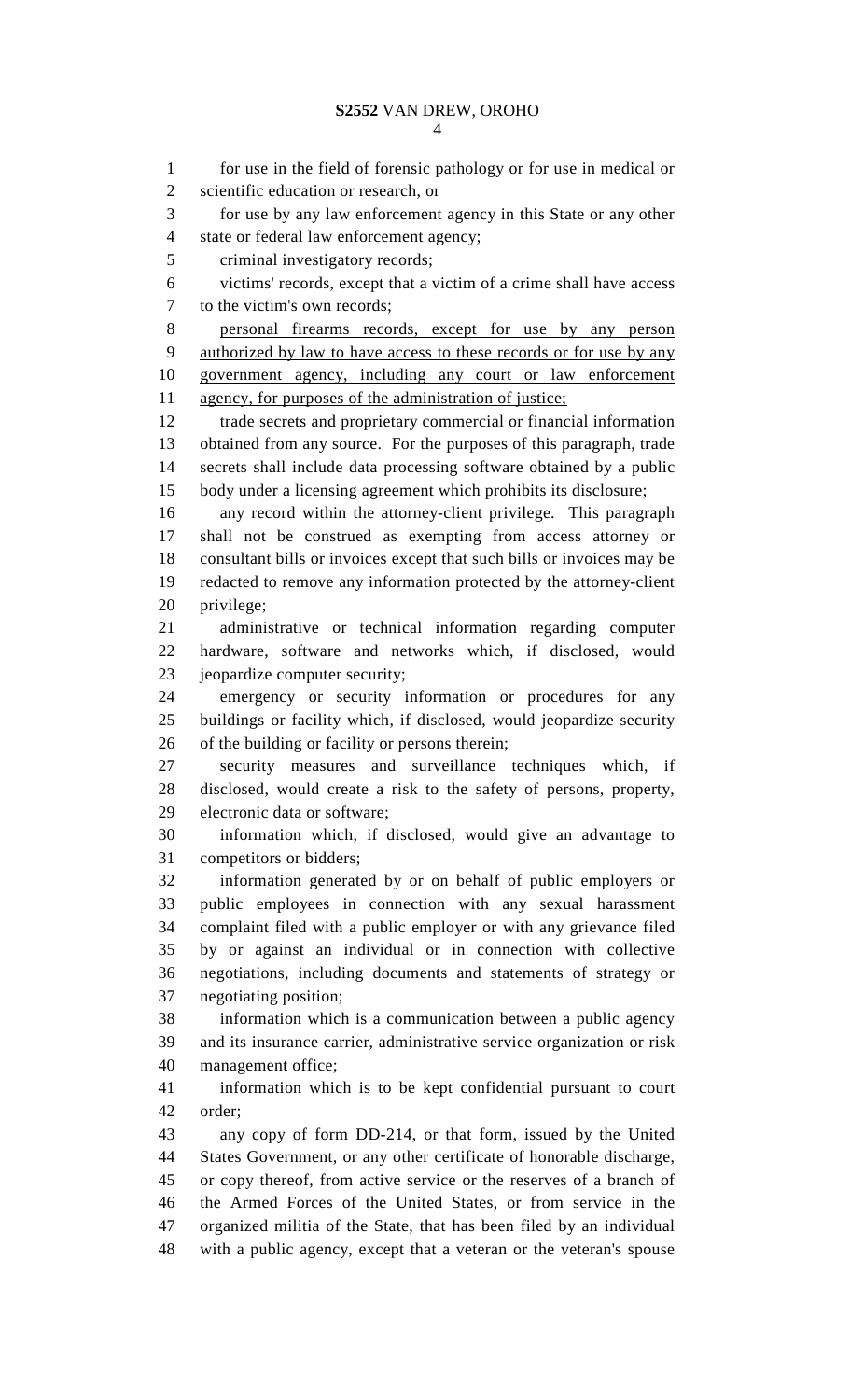1 or surviving spouse shall have access to the veteran's own records; 2 and

3 that portion of any document which discloses the social security 4 number, credit card number, unlisted telephone number or driver 5 license number of any person; except for use by any government 6 agency, including any court or law enforcement agency, in carrying 7 out its functions, or any private person or entity acting on behalf 8 thereof, or any private person or entity seeking to enforce payment 9 of court-ordered child support; except with respect to the disclosure 10 of driver information by the New Jersey Motor Vehicle 11 Commission as permitted by section 2 of P.L.1997, c.188 (C.39:2- 12 3.4); and except that a social security number contained in a record 13 required by law to be made, maintained or kept on file by a public 14 agency shall be disclosed when access to the document or 15 disclosure of that information is not otherwise prohibited by State 16 or federal law, regulation or order or by State statute, resolution of 17 either or both houses of the Legislature, Executive Order of the 18 Governor, rule of court or regulation promulgated under the 19 authority of any statute or executive order of the Governor.

20 A government record shall not include, with regard to any public 21 institution of higher education, the following information which is 22 deemed to be privileged and confidential:

23 pedagogical, scholarly and/or academic research records and/or 24 the specific details of any research project conducted under the 25 auspices of a public higher education institution in New Jersey, 26 including, but not limited to research, development information, 27 testing procedures, or information regarding test participants, 28 related to the development or testing of any pharmaceutical or 29 pharmaceutical delivery system, except that a custodian may not 30 deny inspection of a government record or part thereof that gives 31 the name, title, expenditures, source and amounts of funding and 32 date when the final project summary of any research will be 33 available;

34 test questions, scoring keys and other examination data 35 pertaining to the administration of an examination for employment 36 or academic examination;

37 records of pursuit of charitable contributions or records 38 containing the identity of a donor of a gift if the donor requires non-39 disclosure of the donor's identity as a condition of making the gift 40 provided that the donor has not received any benefits of or from the 41 institution of higher education in connection with such gift other 42 than a request for memorialization or dedication;

43 valuable or rare collections of books and/or documents obtained 44 by gift, grant, bequest or devise conditioned upon limited public 45 access;

46 information contained on individual admission applications; and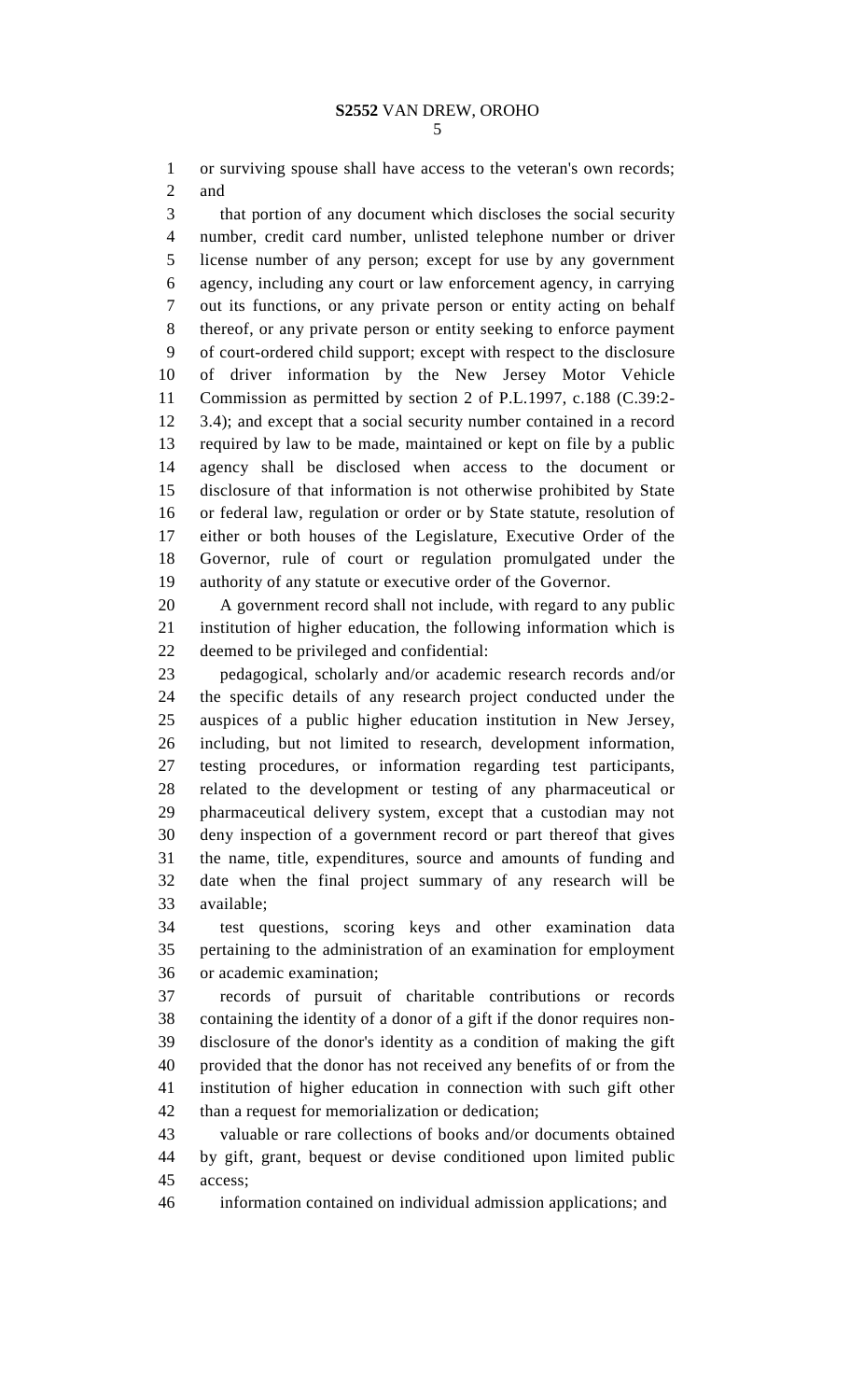1 information concerning student records or grievance or 2 disciplinary proceedings against a student to the extent disclosure 3 would reveal the identity of the student.

4 "Personal firearms record" means any background investigation 5 conducted by the chief of police, the county prosecutor, or the 6 Superintendent of State Police, of any applicant for a permit to 7 purchase a handgun, firearms identification card license, or firearms 8 registration; any application for a permit to purchase a handgun, 9 firearms identification card license, or firearms registration; any 10 document reflecting the issuance or denial of a permit to purchase a 11 handgun, firearms identification card license, or firearms 12 registration; and any permit to purchase a handgun, firearms 13 identification card license, or any firearms license, certification, 14 certificate, form of register, or registration statement.

15 "Public agency" or "agency" means any of the principal 16 departments in the Executive Branch of State Government, and any 17 division, board, bureau, office, commission or other instrumentality 18 within or created by such department; the Legislature of the State 19 and any office, board, bureau or commission within or created by 20 the Legislative Branch; and any independent State authority, 21 commission, instrumentality or agency. The terms also mean any 22 political subdivision of the State or combination of political 23 subdivisions, and any division, board, bureau, office, commission or 24 other instrumentality within or created by a political subdivision of 25 the State or combination of political subdivisions, and any 26 independent authority, commission, instrumentality or agency 27 created by a political subdivision or combination of political 28 subdivisions.

29 "Law enforcement agency" means a public agency, or part 30 thereof, determined by the Attorney General to have law 31 enforcement responsibilities.

32 "Constituent" means any State resident or other person 33 communicating with a member of the Legislature.

34 "Member of the Legislature" means any person elected or 35 selected to serve in the New Jersey Senate or General Assembly.

36 "Criminal investigatory record" means a record which is not 37 required by law to be made, maintained or kept on file that is held 38 by a law enforcement agency which pertains to any criminal 39 investigation or related civil enforcement proceeding.

40 "Victim's record" means an individually-identifiable file or 41 document held by a victims' rights agency which pertains directly to 42 a victim of a crime except that a victim of a crime shall have access 43 to the victim's own records.

44 "Victim of a crime" means a person who has suffered personal or 45 psychological injury or death or incurs loss of or injury to personal 46 or real property as a result of a crime, or if such a person is 47 deceased or incapacitated, a member of that person's immediate 48 family.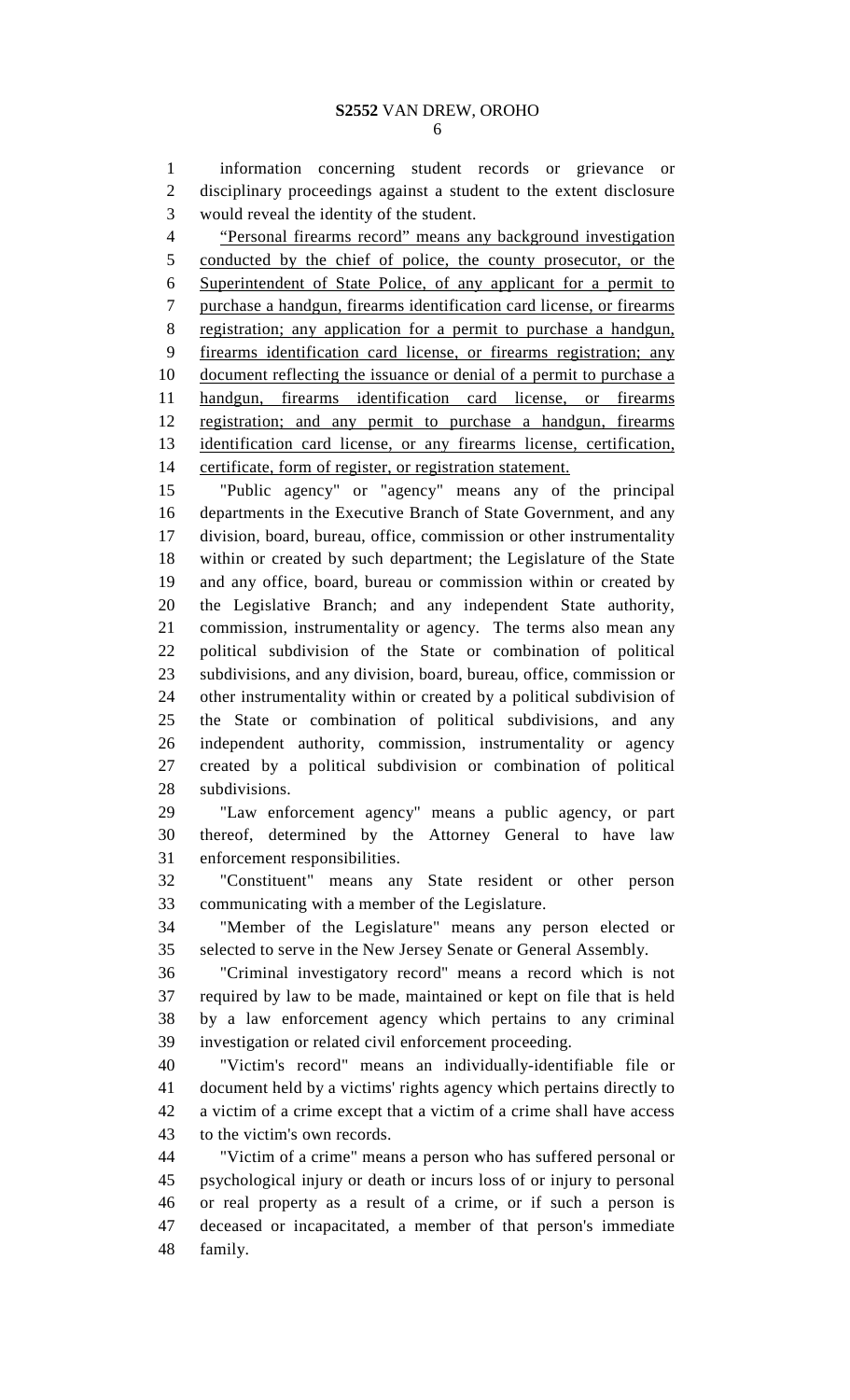## **S2552** VAN DREW, OROHO

1 "Victims' rights agency" means a public agency, or part thereof, 2 the primary responsibility of which is providing services, including 3 but not limited to food, shelter, or clothing, medical, psychiatric, 4 psychological or legal services or referrals, information and referral 5 services, counseling and support services, or financial services to 6 victims of crimes, including victims of sexual assault, domestic 7 violence, violent crime, child endangerment, child abuse or child 8 neglect, and the Victims of Crime Compensation Board, established 9 pursuant to P.L.1971, c.317 (C.52:4B-1 et seq.). 10 (cf: P.L.2005, c.170, s.1) 11 12 3. Section 9 of P.L.2001, c.404 (C.47:1A-8) is amended to read 13 as follows: 14 9. Nothing contained in P.L.1963, c.73 (C.47:1A-1 et seq.), as 15 amended and supplemented, shall be construed as limiting the 16 common law right of access to a government record, including 17 criminal investigatory records of a law enforcement agency ; 18 provided, however, that any common law right of access to a 19 personal firearms record is abolished. 20 (cf: P.L.2001, c.404, s.9) 21 22 4. This act shall take effect immediately. 23 24 25 STATEMENT 26 27 This bill would codify the exemption to the State's open public 28 records law for records relating to the acquisition of firearms by 29 individuals established by regulation, pursuant to N.J.A.C.13:54- 30 1.15. The bill would also resolve the ambiguity in case law as to 31 the accessibility of these records under the common law right of 32 access by abolishing any such right. The bill would protect the 33 privacy of individuals with New Jersey firearms permits, licenses, 34 and registrations, and would protect public safety. 35 Recently, a newspaper in New York published an online map of 36 certain firearms permit holders in that state. The newspaper was 37 able to create the map through public records requests for the names 38 and addresses of these permit holders, which information is public 39 record under New York law. The publication of this information 40 has raised serious privacy and public safety concerns. The map has 41 put all individuals and their homes at risk, allowing them to be 42 targeted for theft or burglaries based on firearms ownership status. 43 The map has also put the safety of law enforcement officers and 44 their families at risk as inmates have used it to learn the home 45 addresses of sheriff's officers and have made threats involving their 46 homes. It has also put victims of domestic violence at risk by 47 providing their assailants with a means of finding them. This bill 48 would help prevent such publication from happening in New Jersey.